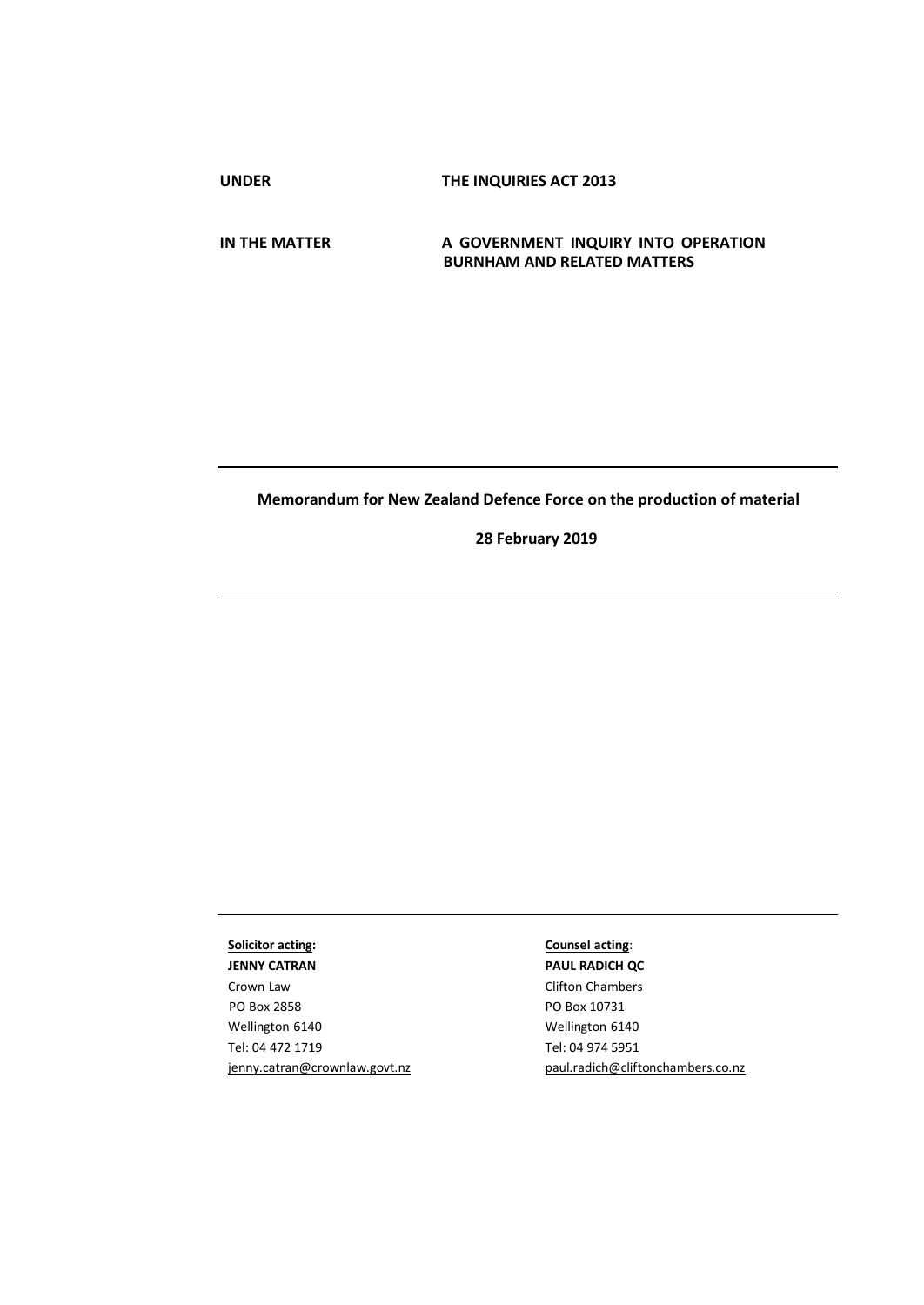1. In Minute No 6 of 29 November 2018, the Inquiry ordered the NZDF, under s 20 of the Inquiries Act, to produce by 28 February 2019 "all documents or things that are relevant to the matters identified in paragraph [7] of the Terms of Reference and are in its possession and control."<sup>1</sup>

#### **Provision of material to Inquiry**

- 2. In its Memorandum of 15 February 2019, the NZDF noted that it had yet to examine 343 of the 18,720 total items identified by that point in time as having the potential to be relevant to the Inquiry's Terms of Reference. $2$
- 3. The NZDF has now examined each of the 18,720 items of material. Of them, it has determined that 17,704 were not of potential relevance to the Inquiry's Terms of Reference. Consequently, the NZDF has provided 946 items of material to the Inquiry, of which 17 (including two items of video footage) required the consent of the United States, and 18 required the consent of the North Atlantic Treaty Organisation (NATO).
- 4. In addition to the 946 documents provided to the Inquiry, the NZDF has identified approximately 40 items to be of potential relevance but which will require the consent of the United States or NATO before they can be provided to the Inquiry.
- 5. The NZDF's search has identified, also, approximately 30 documents of potential relevance but which belong to other New Zealand Government agencies. The NZDF has provided these documents in electronic form to those agencies to examine, so that they may make decisions about their provision to the Inquiry.

#### **Progress on the additional repository of information**

6. In its Memorandum of 26 February 2019, the NZDF explained that an additional repository of information (that had been held by the former New Zealand

**.** 

<sup>&</sup>lt;sup>1</sup> Minute No 6, paragraph  $[10](a)$ .

<sup>&</sup>lt;sup>2</sup> This was the initial cumulative figure of total documents to be examined for relevance to the Inquiry's Terms of Reference; see NZDF memoranda on the production of material dated 15 February 2019 at paragraph [3], 18 January 2019 at paragraph [3], and 14 December 2018 at paragraph [4].